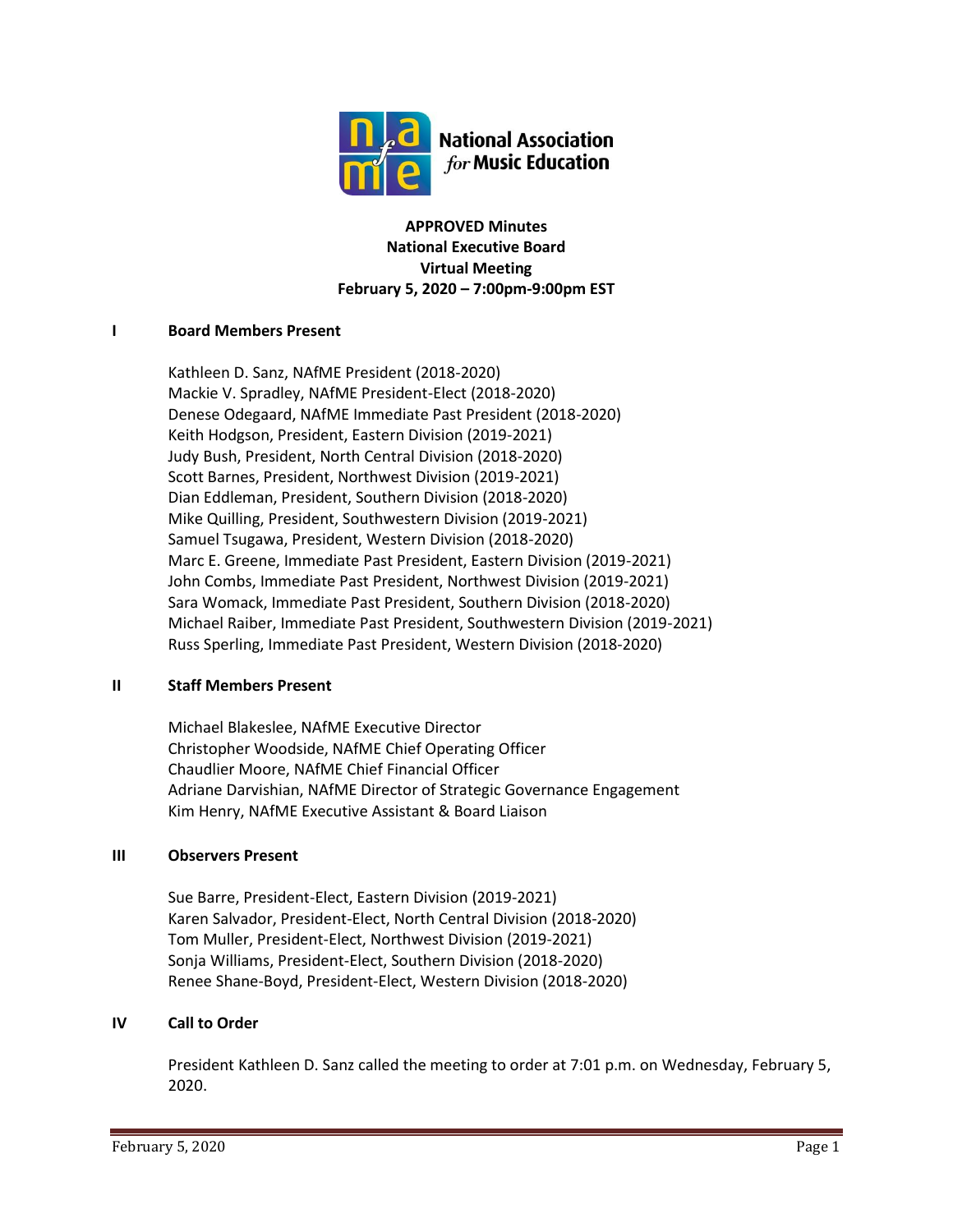### **V Review and Adoption of Agenda (Appendix A)**

*IT WAS MOVED BY RAIBER, SECONDED BY BARNES, AND CARRIED UNANIMOUSLY TO ADOPT THE AGENDA, INCLUDING THE CONSENT AGENDA, WITH FLEXIBILITY AS DIRECTED BY THE PRESIDENT; AND TO CONFIRM THE INTERIM ACTIONS AS PRESENTED:*

- *CONFIRMED APPROVAL OF THE NAFME MINUTES OF THE NOVEMBER 5-6, 2019 NEB MEETING*
- *CONFIRMED APPROVAL OF THE CONDUCTORS FOR ALL NATIONAL HONOR ENSEMBLES (ANHE)*
- *CONFIRMED APPROVAL OF EASTERN DIVISION NOMINATING COMMITTEE*
- *CONFIRMED APPROVAL OF NAFME REPRESENTATIVE COUNCIL APPOINTMENTS BY DIVISION*
- *CONFIRMED APPROVAL OF COUNCIL ON CHORAL MUSIC EDUCATION PROPOSAL FOR PROJECT FUNDING*
- *CONFIRMED APPROVAL OF APPOINTMENTS TO THE JMTE EDITORIAL COMMITTEE*

#### **VI Reports**

#### **A Report of Chair, Executive Committee**

*IT WAS MOVED BY HODGSON, SECONDED BY RAIBER, AND CARRIED UNANIMOUSLY, TO OPEN UP DISCUSSION TO THE COMMITTEE OF THE WHOLE.*

President Sanz led a review of the current work on Diversity, Equity, Inclusion and Access, and the Standards.

President Sanz led a discussion of the board on the dues recommendation for the coming fiscal year 2020-2021. NAfME bylaws and policies set an allowable yearly dues increase based on the Consumer Price Index (inflation). For this year, the increase thus allowed is \$1 for full-active members, with proportional increases set in the bylaws for other member categories (student and retired members). The board engaged in lengthy discussion over the decision to increase dues given the recent difficulties with technology the states have encountered. It was proposed that the NEB consider not raising dues for the coming FY 2020-2021 given these problems. The board continued discussion on other topics, with the intent to revisit the dues question later in this meeting.

President Sanz asked the board to review the Codified Policies of the Association.

President Sanz led a review of information from the President's Cabinet Society and Council Chairs.

*IT WAS MOVED BY RAIBER, SECONDED BY HODGSON, AND CARRIED UNANIMOUSLY, TO ACCEPT THE AWARD CRITERIA PROPOSED BY THE GUITAR COUNCIL, AND THE NOMINEE FOR THE FIRST GUITAR COUNCIL AWARD.*

President Sanz led a review of Presidential Task Forces that are under consideration. The two Task Forces that are being discussed are one for Diversity, Equity, Inclusion, and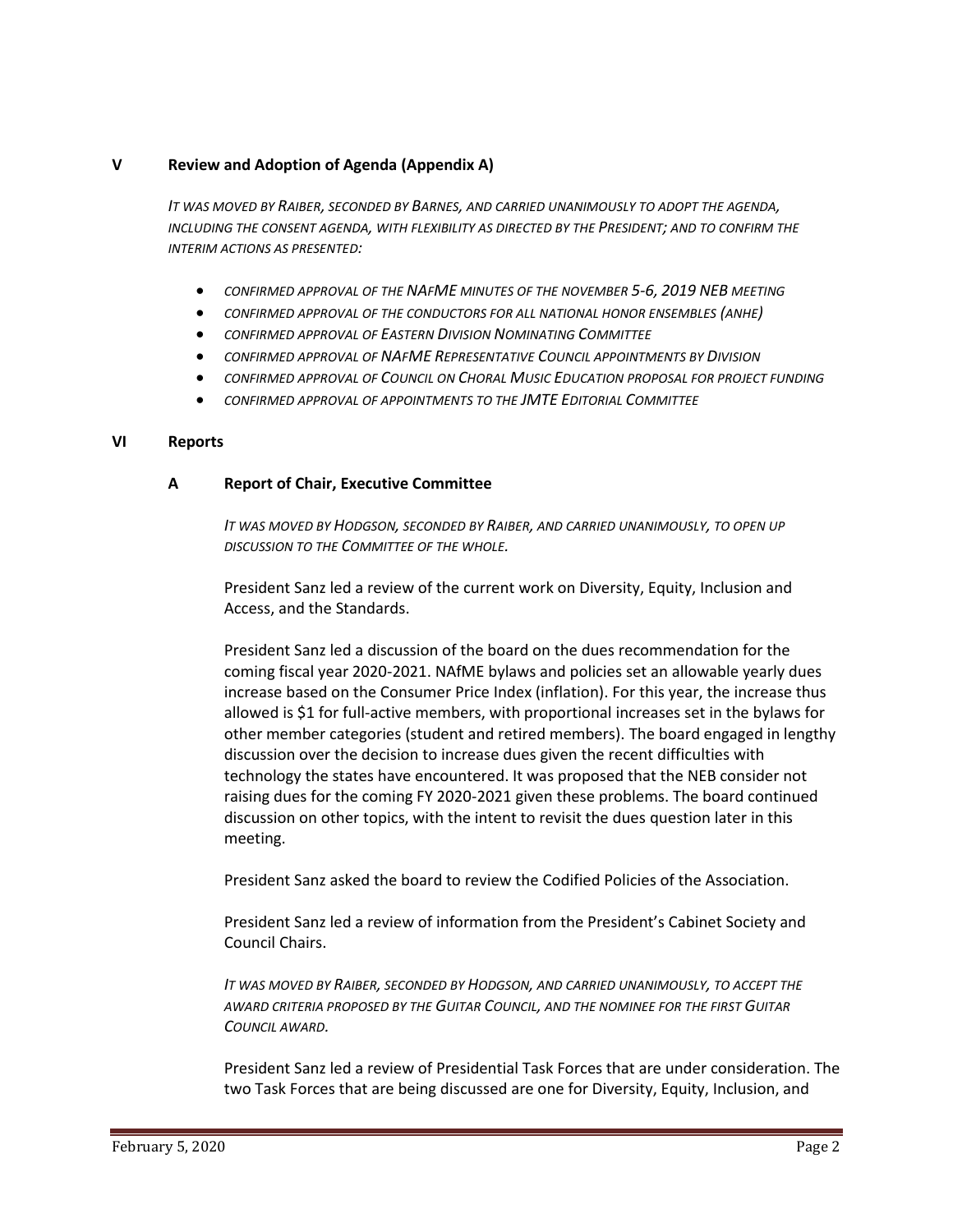Access; and one for Repertoire Selection. President Sanz requested the Division Presidents provide suggested names for each Task Force.

President Sanz asked President-Elect Mackie Spradley to review the additional two Task Forces/Think Tanks under her consideration. President-Elect Spradley said that the Emerging/Future Leaders Task Force would be designed to build the capacity of individuals in the group as leaders and see the inside workings of the association in order to become invested in the future of the organization. Further discussion of action items will follow once the individuals in the Task Force are finalized. The second Task Force/Think Tank would be convened to review the recommendations of Cook Ross and determine how best to execute the recommendations. There will be further dialogue in the coming months.

## **B Report of Executive Director**

Executive Director Mike Blakeslee highlighted, as requested by the NEB, a few items from the quarterly management report classified by program. Mr. Blakeslee noted all reports are provided in the board book for the NEB to review and ask questions or provide comments as needed.

Mr. Blakeslee reviewed the current finances for the board. The Audit Committee has received the audit for review. The board will receive the recommendations from the Audit Committee for the March NEB meeting. Mr. Blakeslee reviewed membership totals by Division and noted there has been movement towards regaining membership numbers, which have been down recently. Outreach material is scheduled to go to potential members in the hopes to drive membership up. Mr. Blakeslee reported the technology problems continue to be addressed by outside vendors and internal staff. Staff will continue to update the board.

Mr. Blakeslee provided a technology update. The board requested a full report of the accounting for all technology spending in the current fiscal year. The report will be provided at the March board meeting.

Mr. Blakeslee provided a legislative update. Mr. Blakeslee noted we are a member of the National Music Council and are currently working with that group on copyright issues in the attempt to create a formula for a simpler process for music teachers and districts to comply with copyright law and avoid litigation. NAfME is working with Senator Jon Tester's (D-MT) office to finalize a Congressional Briefing regarding Music in Our Schools Month (MIOSM) to promote the benefits and current status of music education.

### **C Report on NAfME Elections**

Denese Odegaard, Chair of the Nominating Committee, reviewed for the board the election dates: January 14, 2020 the election opens, February 12, 2020 at 11:59 p.m. EASTERN the election closes. Chair Odegaard thanked staff for their hard work to engage members to vote.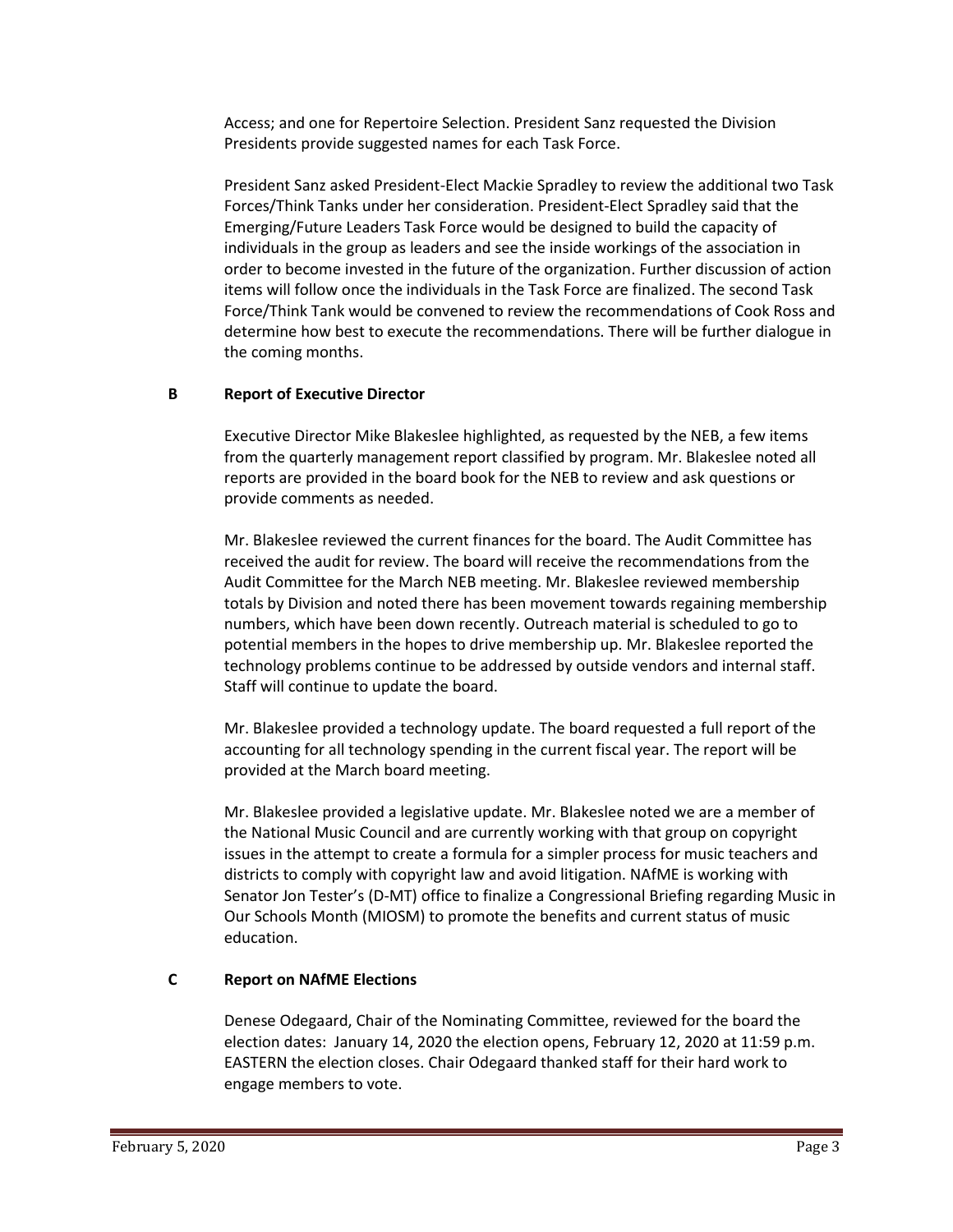### **D Report of Eastern Division Nominating Committee**

Approved in the consent agenda. See page 2.

### **E Report of Chair, Building Capacity Task Force**

Chair Denese Odegaard has continued receiving suggestions from the Divisions for the Building Capacity Task Force to consider. Chair Odegaard has also received updated financial information on the Building Fund. The committee will meet and Chair Odegaard will provide an update to the board.

## **F Report of Chair, Professional Development Committee (PDC)**

Chair Denese Odegaard reviewed the final statistics for the 2019 National Conference. The nine day long tracks were successful. The informance at the end of the first day was captured on video which the committee plans to use for future promotion of the conference. There were 150 more attendees than the previous year. There were 108 total sessions and 58 poster sessions. Feedback from attendees was very positive.

Chair Odegaard provided an update on the 2020 National Conference. There will be three pre-cons, two keynotes, and repeating day long sessions that were popular at the 2019 National Conference. Planning by the committee continues.

Chair Odegaard reviewed the mentor work of the National Teacher Center. A survey has gone out to current mentors and mentees in order to collect data on the program in its second year. This data will help inform the board in their decision making on future funding for this program. Work is continuing with the new SMTE ASPA with a focus on state programs and how to better develop those opportunities.

Chair Odegaard informed the NEB the PDC is continuing to update webinars. The same guidelines will be followed as were used for conference proposals.

### **G Report of Chair, Strategic Planning**

President Sanz asked President-Elect Spradley to update the board on strategic planning. President-Elect Spradley reviewed the practice the board has followed in recent history to use internal leaders for this process. While keeping this under consideration, the Executive Committee is reviewing several models that would fit NAfME's needs. The results of the Cook Ross surveys will also impact the strategic plan.

### **VII Appointments**

### **A NAfME Representative Council by Division**

Approved in the consent agenda. See page 2.

### **B Conductors for ANHE Approved List**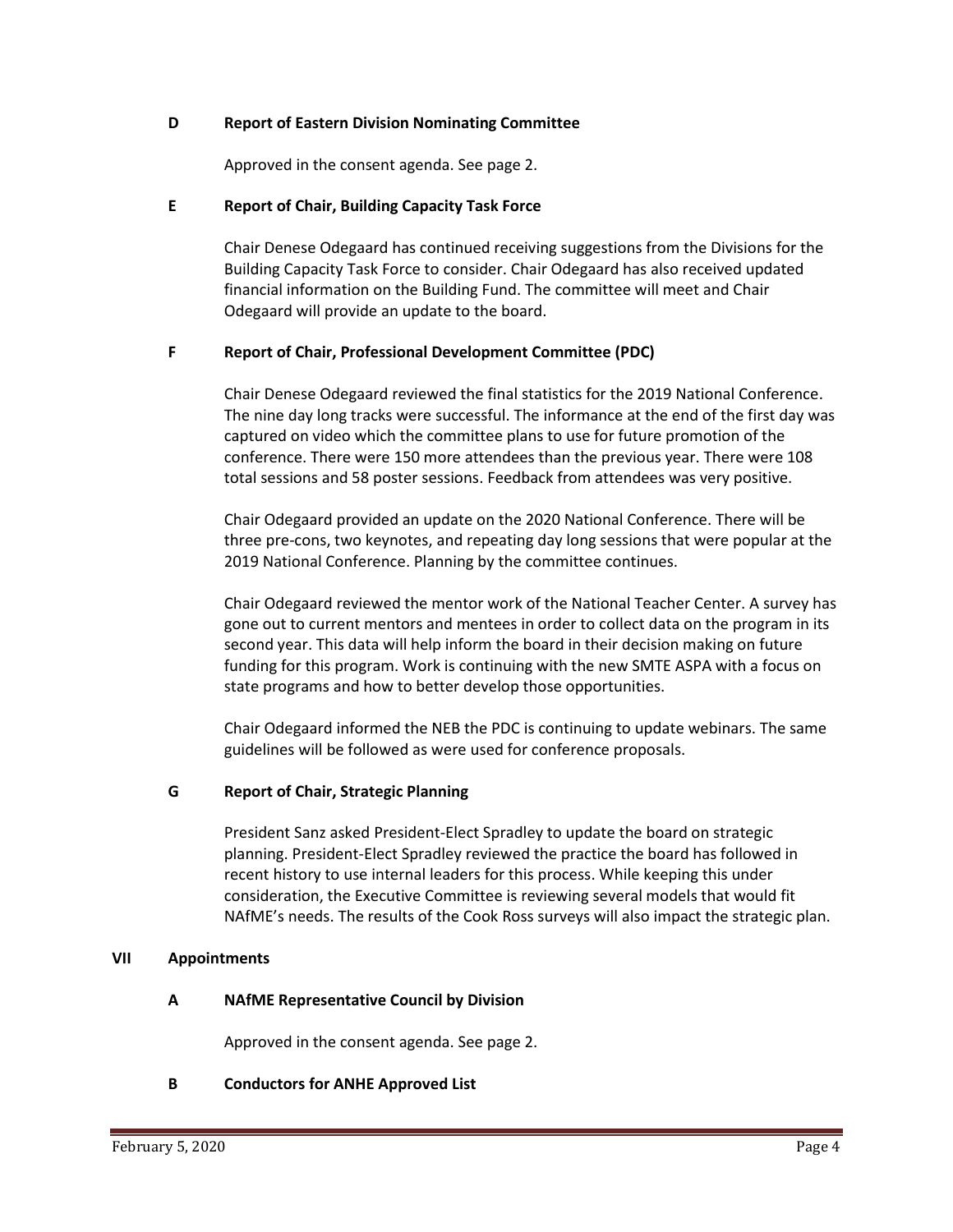Approved in the consent agenda. See page 2.

#### **C JMTE Editorial Committee**

Approved in the consent agenda. See page 2.

#### **VIII Old Business**

#### **A List of 2020 Fall Division Board Meeting Dates**

President Sanz reviewed the dates for the 2020 Fall Division Board Meetings. President Sanz asked the Division Presidents to provide start and end times for the Division meetings to better facilitate planning travel.

### **B List of 2018-2020 NEB Meeting Dates**

President Sanz reviewed the dates for the 2018-2020 NEB Meetings.

### **C Updating Travel Matrix for 2018-2020, 2020-2022**

President Sanz asked the NEB to provide staff with their upcoming travel to state MEAs to ensure the travel matrix is kept up to date.

### **D National Assembly (NASS) 2020**

President Sanz reviewed for the board the planning to date. The dates of NASS 2020 have been detailed for all constituencies that participate. The Division Reception was dropped from the schedule for 2020 to possibly be replaced by Division lunches. The awards ceremony planning is still under consideration with the object of moving some of this activity from Hill Day to other points in the proceedings (possibly at breakfasts). Updates will be provided to the board.

#### **IX New Business**

### **A Discussion of Common Agenda Items**

President Sanz reviewed the current list of topics for the common agenda items. President Sanz requested the board review the current list and prepare to add to it at the March NEB meeting.

- NASS 2020 Division Board Meetings
	- o Cook Ross Report Findings
	- o Ecosystem Feedback
	- o Input for Building Task Force
- 2020 Fall Division Board Meetings

#### **VI Reports (cont.)**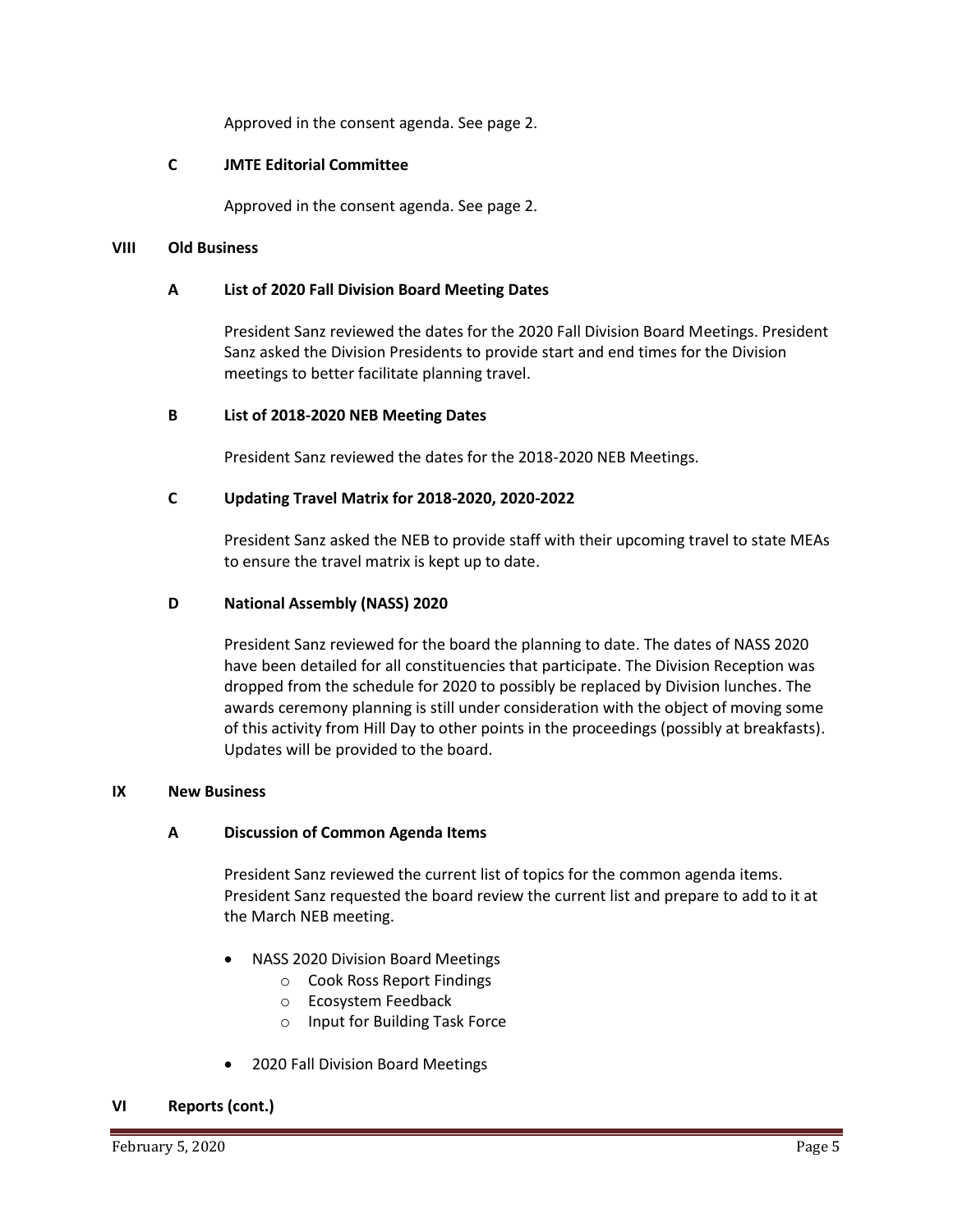## **A Report of Chair, Executive Committee**

President Sanz reviewed the discussion of the board on the dues recommendation for FY 2020-2021.

*IT WAS MOVED BY SPERLING, SECONDED BY WOMACK, AND DEFEATED (THE VOTE BEING SIX AYE AND SEVEN NAY), TO RAISE DUES BY \$1.00 FOR FISCAL YEAR 2020-2021.*

Staff was directed to draft a message to state officials reporting on this motion, and to share that message with the Executive Committee.

## **X Adjournment**

*IT WAS MOVED BY HODGSON, SECONDED BY RAIBER, AND CARRIED UNANIMOUSLY TO ADJOURN THE NATIONAL EXECUTIVE BOARD MEETING ON WEDNESDAY, FEBRUARY 5, 2020 AT 8:42 P.M.*

Respectfully Submitted,

Idue Bakeler

Mike Blakeslee, Executive Director

Summary and notes formally taken by Kim Henry, Executive Assistant and Board Liaison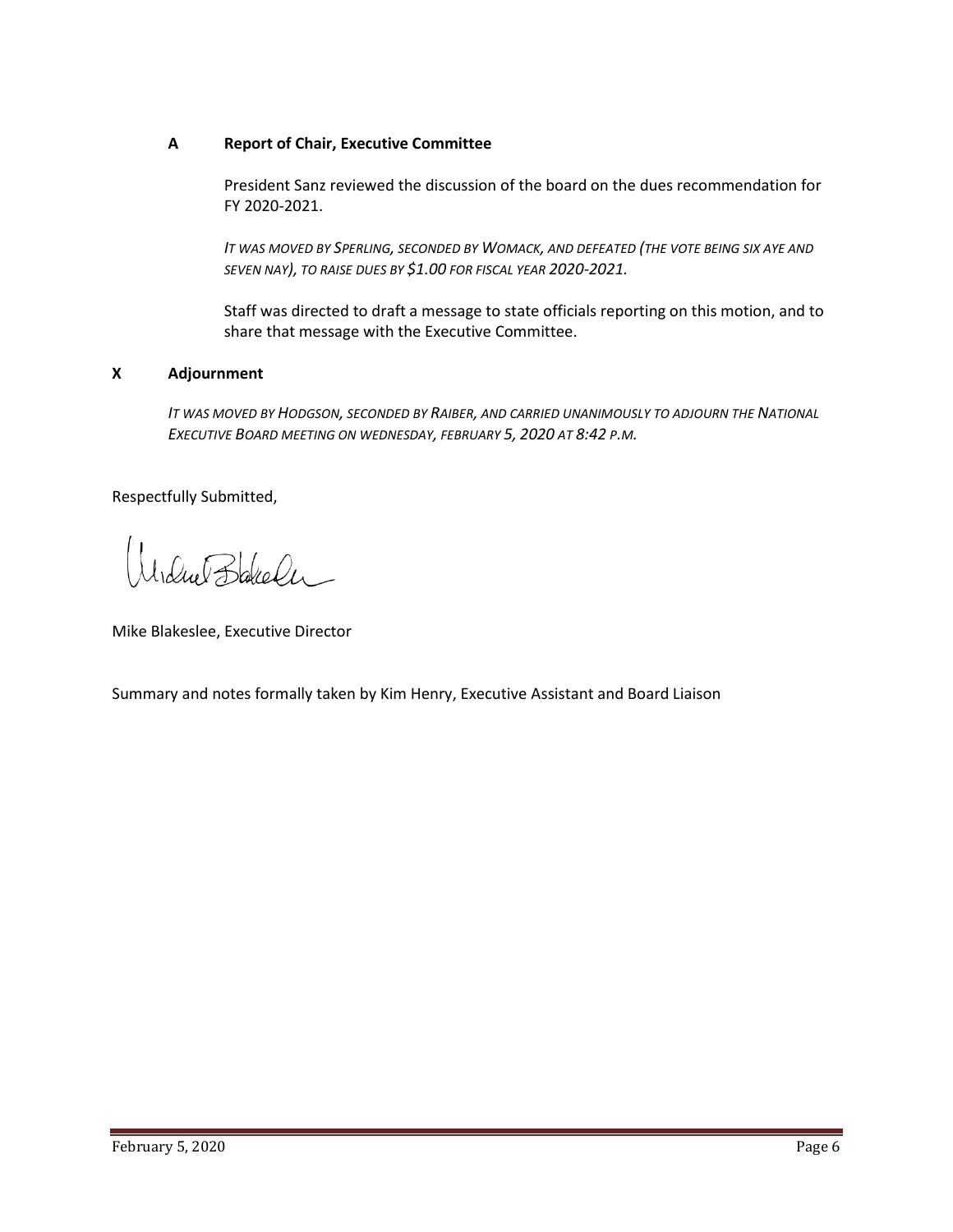# Appendix A



## **National Executive Board Agenda Wednesday, February 5, 2020 Virtual Meeting, 7:00pm-9:00pm EASTERN**

|   |           | Review & Adoption of Agenda<br><b>Confirm Interim Actions</b>                       |               |               |  |
|---|-----------|-------------------------------------------------------------------------------------|---------------|---------------|--|
|   |           | Approval of the Minutes of the                                                      |               |               |  |
|   |           | November 5-6, 2019 NEB Meeting                                                      | Consent       | Page 1-3      |  |
|   |           | Approval of the Conductors for All National<br>$\bullet$<br>Honors Ensembles (ANHE) | Consent       | Page 1-3      |  |
|   |           | Confirm the Consent Agenda                                                          |               |               |  |
|   |           | Approval of Eastern Division Nominating                                             |               |               |  |
|   |           | Committee<br>Tina Bennett (PA)<br>Michael Brownell (NY)                             | Consent       | Page 3        |  |
|   |           | Approval of NAfME Representative Council                                            |               |               |  |
|   |           | Appointments by Division                                                            | Consent       | Page 3        |  |
|   |           | Approval of Council on Choral Music Education<br>$\bullet$                          |               |               |  |
|   |           | Proposal for Project Funding                                                        | Consent       | Page 3        |  |
|   |           | Approval of Appointments to the JMTE                                                |               |               |  |
|   |           | <b>Editorial Committee</b>                                                          | Consent       | Page 3        |  |
| Ш | Reports   |                                                                                     |               |               |  |
|   | A         | Report of Chair, Executive Committee                                                |               |               |  |
|   |           | Update on Executive Director Search                                                 | Informational |               |  |
|   |           | Update on Diversity, Equity, Inclusion and Access                                   |               |               |  |
|   |           | <b>Cumulative List of Actions</b><br>$\circ$                                        | Informational | Page 4-14     |  |
|   |           | <b>Choosing Repertoire</b><br>$\circ$                                               | Informational |               |  |
|   |           | Update on Standards                                                                 | Informational | Page 15-21    |  |
|   |           | <b>Division Updates</b>                                                             | Discussion    | Page 22-23    |  |
|   |           | <b>Dues Recommendation</b>                                                          | Action        | Page 24       |  |
|   |           | Review of Codified Policies as of Dec. 2019                                         | Informational | Appendix A    |  |
|   | $\bullet$ | Update on President's Cabinet Meeting                                               |               |               |  |
|   |           | Societies & Councils Points of Contact<br>$\circ$                                   | Informational | Appendix B    |  |
|   |           | <b>Guitar Council Award</b><br>$\circ$                                              | Action        | Page 25       |  |
|   |           | <b>Council on Choral Music Education</b><br>$\circ$                                 |               |               |  |
|   |           | Proposal for Project Funding                                                        | Consent       | Page 26-29, C |  |
|   |           | <b>Update on Presidential Task Forces</b>                                           |               |               |  |
|   |           | Diversity, Equity, Inclusion and Access<br>O                                        | Informational |               |  |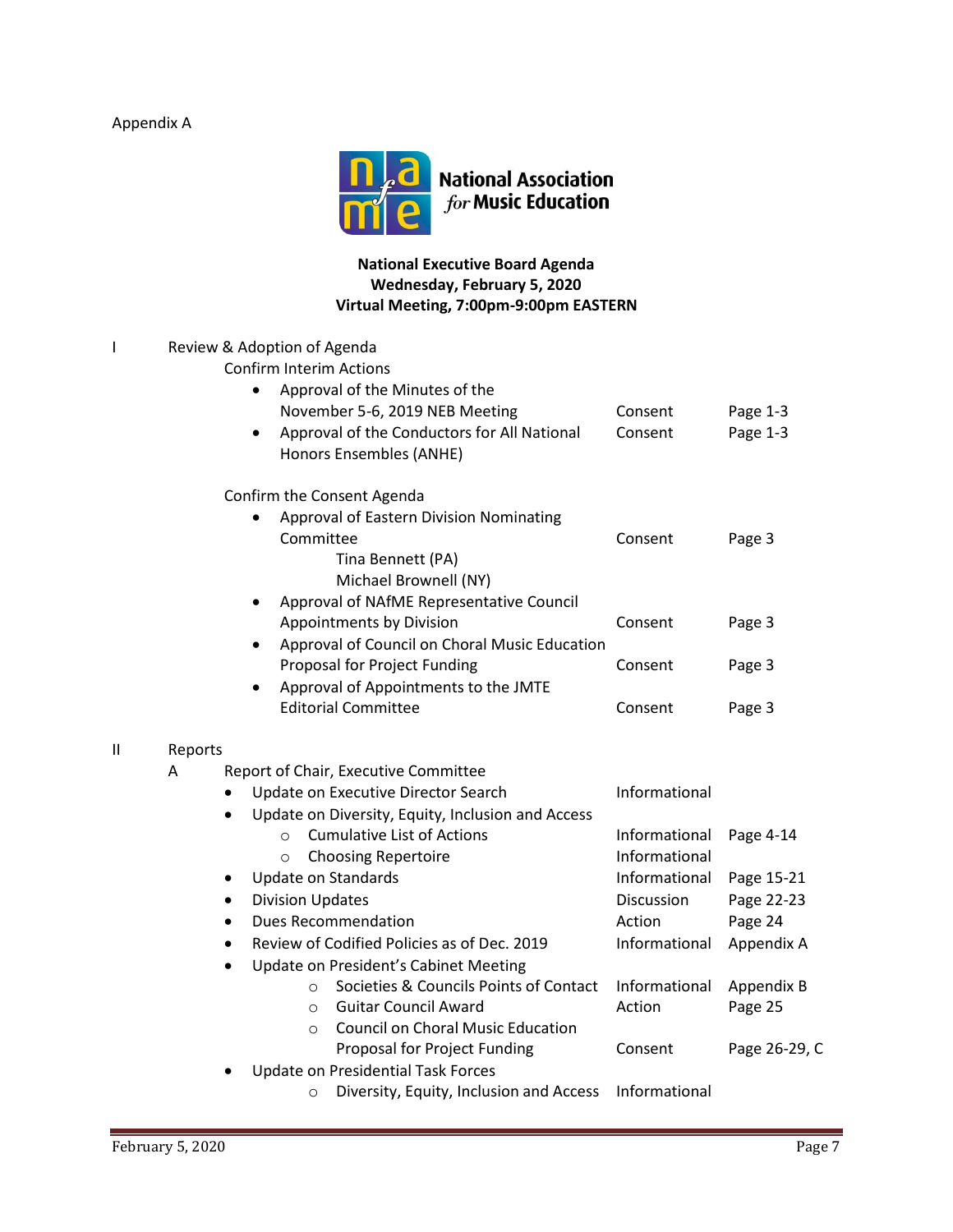|    |                     | Repertoire<br>$\circ$<br>Update on President-Elect Task Forces/Think Tank | Informational            |             |  |  |
|----|---------------------|---------------------------------------------------------------------------|--------------------------|-------------|--|--|
|    |                     | <b>Future Leaders</b><br>$\circ$                                          | Informational            |             |  |  |
|    |                     | <b>Cook Ross Action Items</b><br>$\Omega$                                 | Informational            |             |  |  |
|    | В                   | Report of Executive Director/CEO                                          |                          |             |  |  |
|    |                     | <b>Management Reports</b>                                                 |                          |             |  |  |
|    |                     | December Monthly Management Report                                        | Informational Page 30-33 |             |  |  |
|    |                     | Q2 Quarterly Management Report<br>$\bullet$                               | Informational Appendix D |             |  |  |
|    |                     | <b>Financial Report</b><br>٠                                              | Informational Page 34-36 |             |  |  |
|    |                     | Summary of Actions & Follow-up                                            | Informational Page 37-40 |             |  |  |
|    |                     | <b>Technology Update</b><br>٠                                             | Informational            |             |  |  |
|    |                     | Legislative Update                                                        | Informational Page 41-43 |             |  |  |
|    | C                   | Report of the Chair, NAfME Elections                                      | Informational            | Page 44     |  |  |
|    | D                   | Approval of Eastern Nominating Committee                                  | Consent                  | Page 45-59  |  |  |
|    | E                   | Report of Chair, Building Capacity Task Force                             | Informational            | Page 60     |  |  |
|    | F                   | Report of Chair, Professional Development Committee                       |                          |             |  |  |
|    |                     | Review of 2019 Kissimmee National Conference                              | Informational            | Page 61     |  |  |
|    |                     | Update on Combined 2020 Conference                                        | Informational            | Page 61     |  |  |
|    |                     | Update on ANHE<br>٠                                                       | Informational            | Page 62-63  |  |  |
|    |                     | <b>Mentoring Update</b>                                                   | Informational            |             |  |  |
|    | G                   | Report of Chair, Strategic Planning                                       | Informational            | Page 64     |  |  |
| Ш  | Appointments        |                                                                           |                          |             |  |  |
|    | A                   | NAfME Representative Council by Division                                  | Consent                  | Page 65-68  |  |  |
|    | В                   | Conductors for (ANHE) Approved List<br>Appendix E                         | Consent                  | Page 69-70, |  |  |
|    |                     |                                                                           |                          |             |  |  |
|    | C                   | <b>JMTE Editorial Committee</b>                                           | Consent                  | Page 71-72  |  |  |
| IV | <b>Old Business</b> |                                                                           |                          |             |  |  |
|    | Α                   | List of 2020 Fall Division Board Meeting Dates                            | Informational            | Page 73     |  |  |
|    | B                   | List of 2018-2020 NEB Meeting Dates                                       | Informational            | Page 74-77  |  |  |
|    | C                   | Updating Travel Matrix for 2018-2020, 2020-2022                           | Informational            | Page 78-83  |  |  |
|    | D                   | National Assembly (NASS) 2020                                             | Informational            | Page 84     |  |  |
| v  | <b>New Business</b> |                                                                           |                          |             |  |  |
|    | Α                   | Discussion of Common Agenda Items                                         | Discussion               | Page 85     |  |  |
|    |                     | NASS 2020 Division Board Meetings<br>٠                                    |                          |             |  |  |